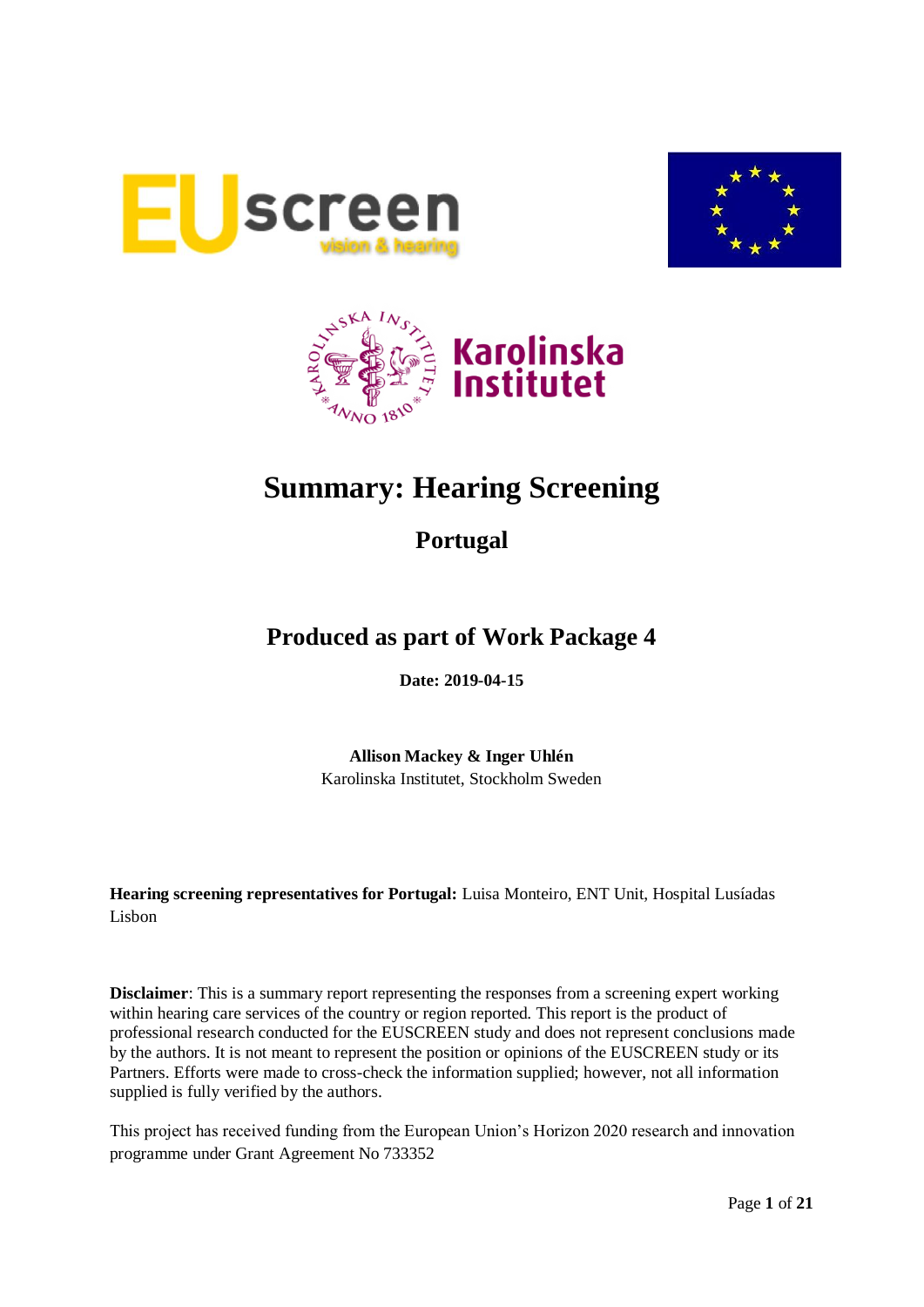

## **Table of Contents**

| 1.   |  |
|------|--|
| 2.   |  |
| 3.   |  |
| 3.1. |  |
| 3.2. |  |
| 3.3. |  |
| 4.   |  |
| 5.   |  |
| 5.1. |  |
| 5.2. |  |
| 5.3. |  |
| 5.4. |  |
| 6.   |  |
| 6.1. |  |
| 6.2. |  |
| 6.3. |  |
| 7.   |  |
| 7.1. |  |
| 7.2. |  |
| 7.3. |  |
| 8.   |  |
| 8.1. |  |
| 8.2. |  |
| 8.3. |  |
| 8.4. |  |
| 8.5. |  |
| 8.6. |  |
| 9.   |  |
| 9.1. |  |
| 9.2. |  |
| 9.3. |  |
|      |  |
| 9.4. |  |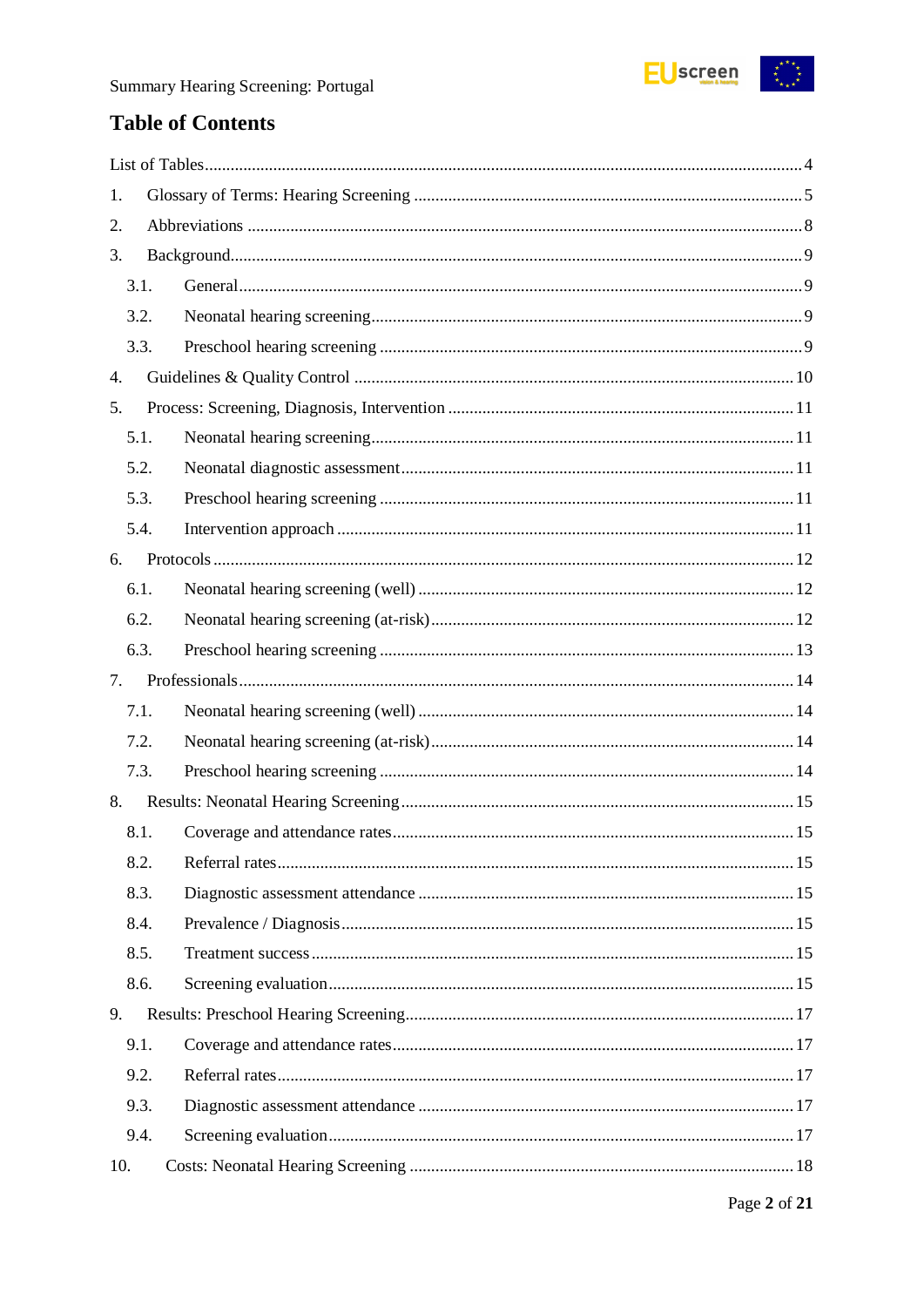

| 10.1. |  |
|-------|--|
| 10.2. |  |
| 10.3. |  |
| 10.4. |  |
| 10.5. |  |
| 10.6. |  |
| 11.   |  |
| 11.1. |  |
|       |  |
| 11.3. |  |
| 12.   |  |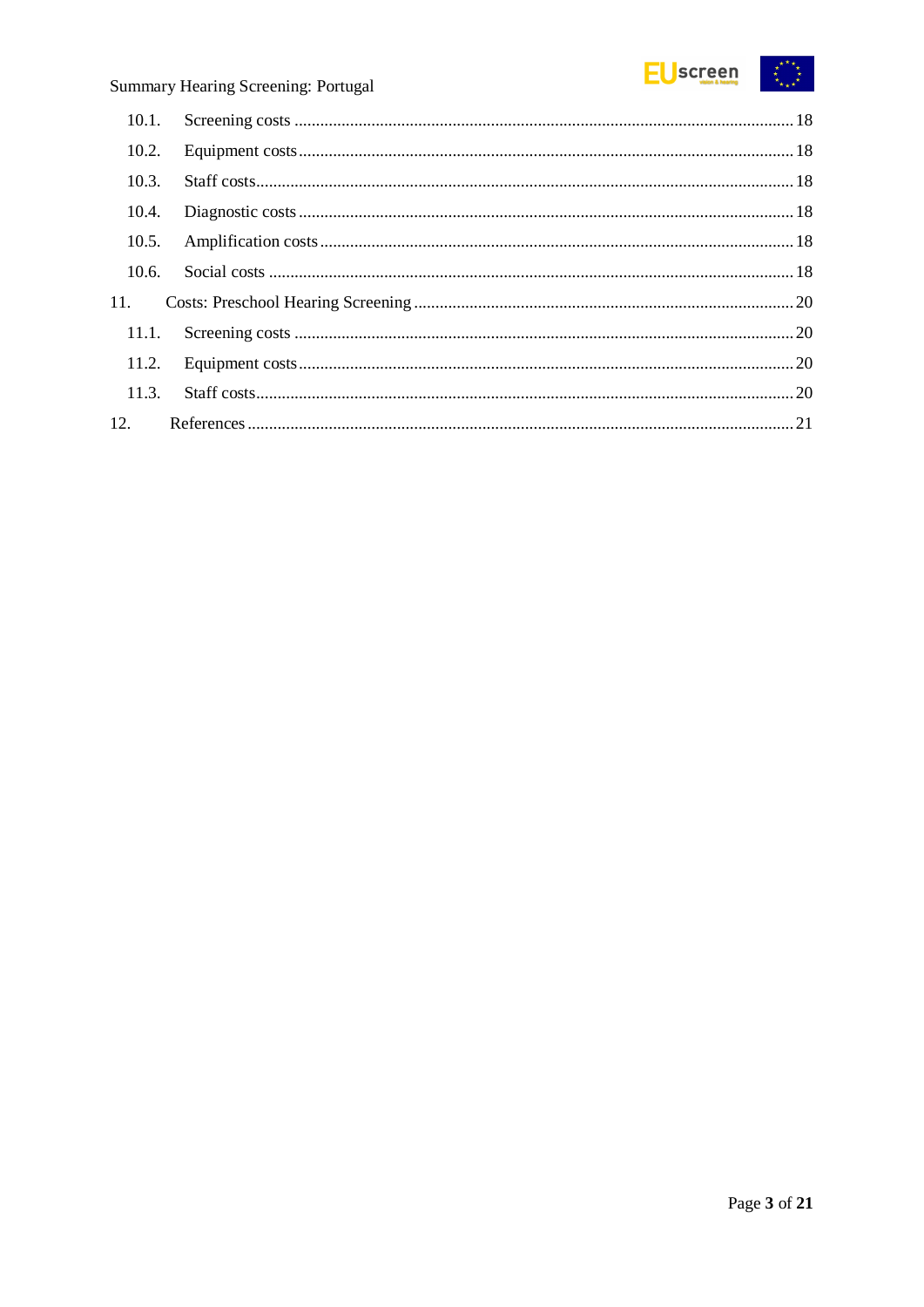

## <span id="page-3-0"></span>**List of Tables**

| Table 3: Referral rates for neonatal hearing screening (all babies) in Lisbon region, Portugal |  |
|------------------------------------------------------------------------------------------------|--|
|                                                                                                |  |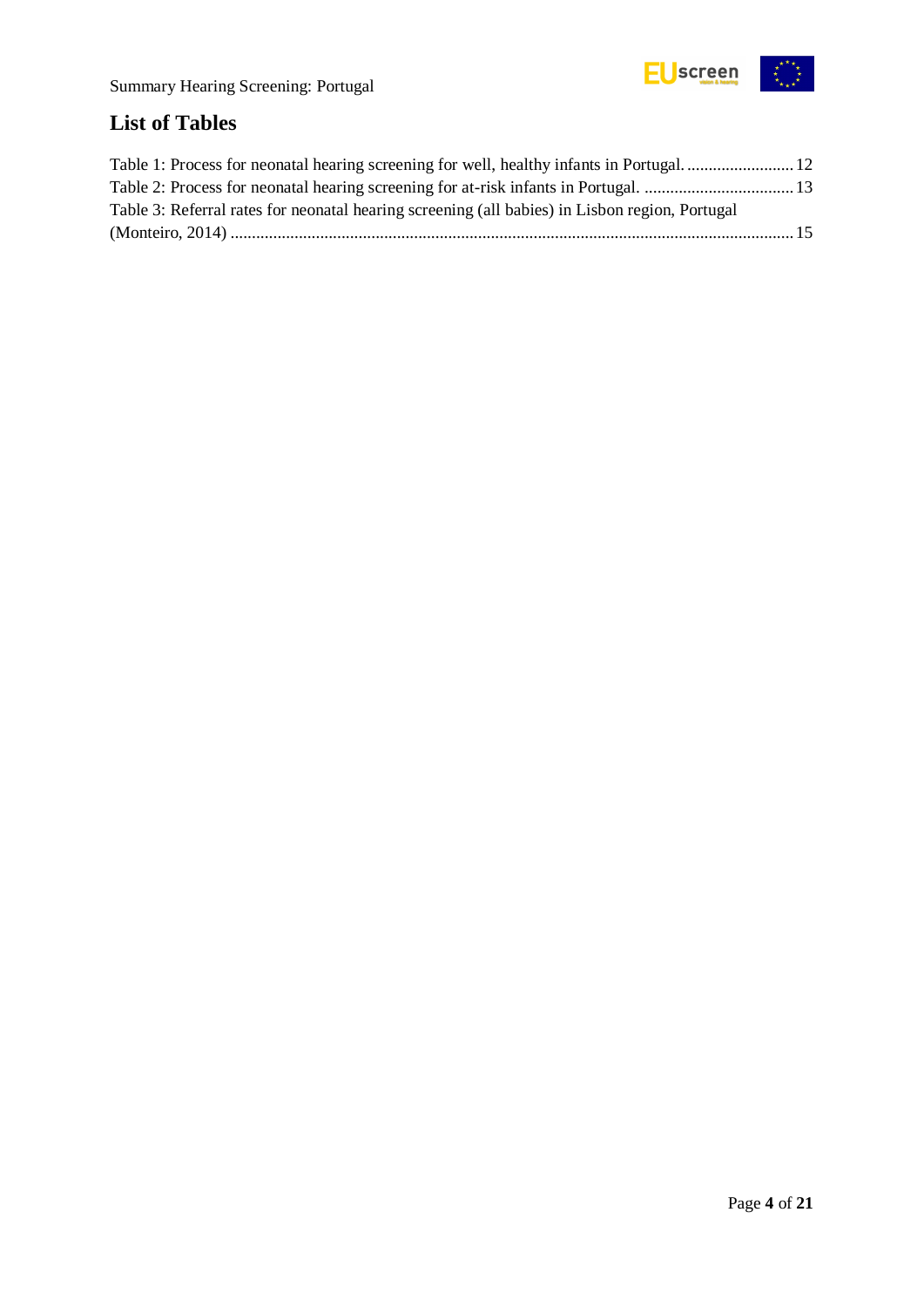## <span id="page-4-0"></span>**1. Glossary of Terms: Hearing Screening**

| <b>Abnormal test result</b>                                                                                                                                                                                                                                                                                                 | A test result where a normal "pass" response could not be detected under<br>good conditions. The result on screening equipment may indicate "no<br>response," "fail," or "refer."                                                                                                                                                                                                                                                                                                                                                                                                                                                                                                                                                                                |  |  |
|-----------------------------------------------------------------------------------------------------------------------------------------------------------------------------------------------------------------------------------------------------------------------------------------------------------------------------|------------------------------------------------------------------------------------------------------------------------------------------------------------------------------------------------------------------------------------------------------------------------------------------------------------------------------------------------------------------------------------------------------------------------------------------------------------------------------------------------------------------------------------------------------------------------------------------------------------------------------------------------------------------------------------------------------------------------------------------------------------------|--|--|
| <b>Attendance rate</b>                                                                                                                                                                                                                                                                                                      | The proportion of all those invited for screening that are tested and receive<br>a result,<br>Invited for screening includes all those that are offered the<br>screening test.<br>Tested and receive a result could be a "pass" or "fail".<br>Attendance rate provides information on the willingness of families to<br>participate in screening.                                                                                                                                                                                                                                                                                                                                                                                                                |  |  |
| <b>Attendance rate in</b><br>first year of life                                                                                                                                                                                                                                                                             | See definition of Attendance rate.<br>The calculation cut-off is after one year of life.                                                                                                                                                                                                                                                                                                                                                                                                                                                                                                                                                                                                                                                                         |  |  |
| <b>Compliance with</b>                                                                                                                                                                                                                                                                                                      | The percentage of those who are referred from screening to a diagnostic<br>assessment that actually attend the first diagnostic assessment.                                                                                                                                                                                                                                                                                                                                                                                                                                                                                                                                                                                                                      |  |  |
| referral (percentage)                                                                                                                                                                                                                                                                                                       | Percentage of compliance provides information on the willingness of<br>families to attend the diagnostic assessment after referral from screening.                                                                                                                                                                                                                                                                                                                                                                                                                                                                                                                                                                                                               |  |  |
| <b>Coverage</b>                                                                                                                                                                                                                                                                                                             | The proportion of those eligible for screening that are tested and receive a<br>result within a specific time.<br>Eligible for screening includes those within the population that are<br>covered under the screening or health care program.<br>Tested and receive a result could be a "pass" or "refer to<br>diagnostic assessment".<br>Specific time can be defined, such as 1 month after birth, 3 months<br>after birth, etc.<br>Coverage provides information on the overall effectiveness and timeliness<br>of a complete screening programme.<br>Factors such as being offered screening, willingness to participate, missed<br>screening, ability to complete the screen, and ability to document the<br>screening results will influence the coverage. |  |  |
| See definition of Coverage.<br>The specific time is pre-defined as within the first year of life.<br><b>Coverage in first</b><br>year of life<br>In other words, the coverage is the proportion of those eligible for<br>screening that complete the screening sequence to a final result within the<br>first year of life. |                                                                                                                                                                                                                                                                                                                                                                                                                                                                                                                                                                                                                                                                                                                                                                  |  |  |
| The percentage of infants/children with a hearing loss (defined by the<br><b>False negatives</b><br>target condition) that receive a result of "pass" during screening.                                                                                                                                                     |                                                                                                                                                                                                                                                                                                                                                                                                                                                                                                                                                                                                                                                                                                                                                                  |  |  |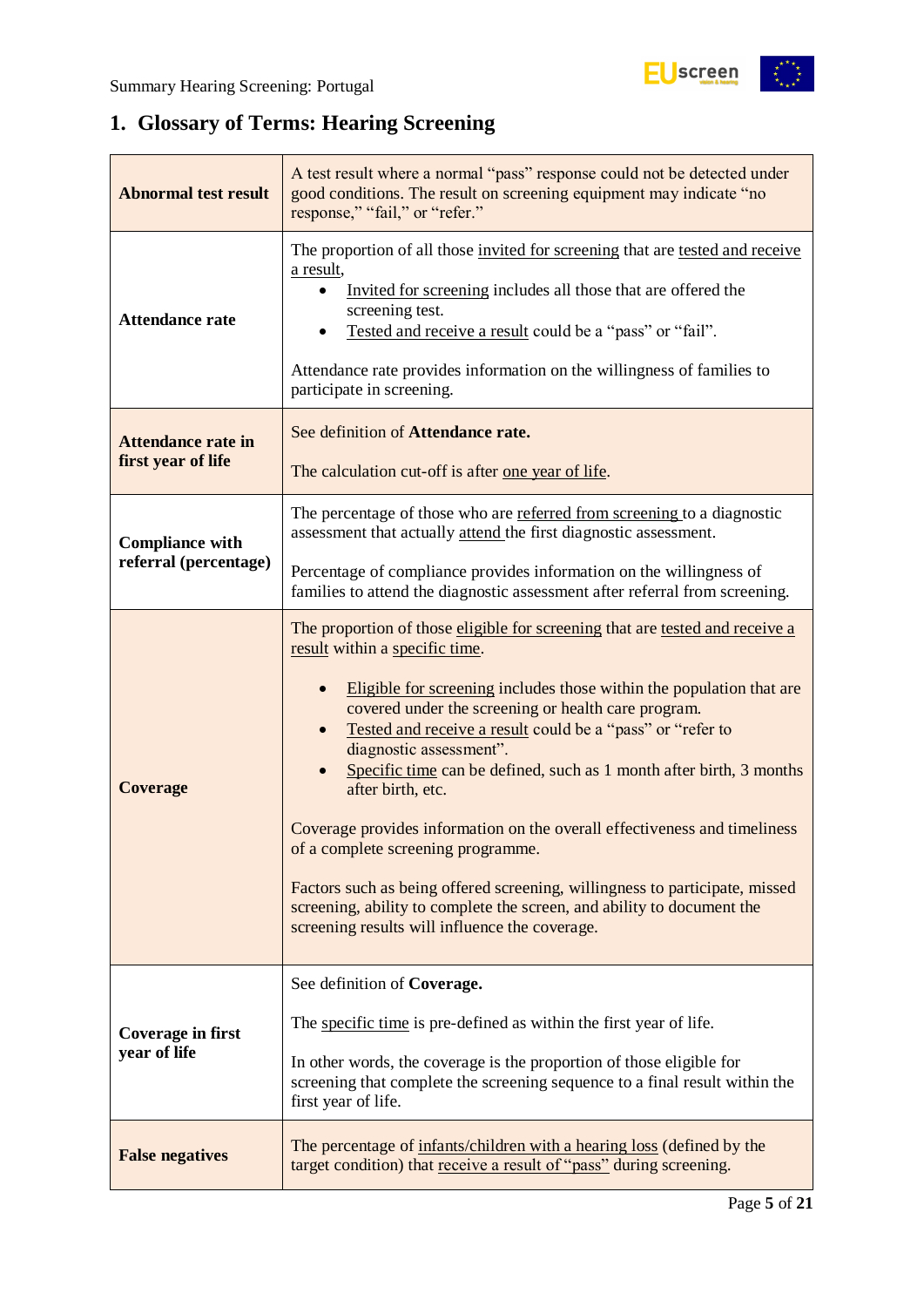

|                                             | Example: If 100 infants with hearing loss are screened, and 1 infant passes<br>the screening, the percentage of false negatives is 1%.                                                                 |
|---------------------------------------------|--------------------------------------------------------------------------------------------------------------------------------------------------------------------------------------------------------|
|                                             | The percentage of infants/children with normal hearing that receive a<br>result of "fail" from the final screening test.                                                                               |
| <b>False positives</b>                      | Example: If 100 infants with normal hearing are screened, and 3 infants<br>fail the screening and are referred for diagnostic assessment, the<br>percentage of false positives is 3%.                  |
| <b>Guidelines</b>                           | Recommendations or instructions provided by an authoritative body on the<br>practice of screening in the country or region.                                                                            |
| <b>Hearing screening</b><br>professional    | A person qualified to perform hearing screening, according to the practice<br>in your country or region.                                                                                               |
| <b>Inconclusive test</b><br>result          | A test result where a normal "pass" response could not be detected due to<br>poor test conditions.                                                                                                     |
| <b>Invited for screening</b>                | Offered screening.                                                                                                                                                                                     |
| <b>Outcome of hearing</b><br>screening      | An indication of the effectiveness or performance of screening, such as a<br>measurement of coverage rate, referral rate, number of infants detected,<br>etc.                                          |
| <b>Permanent hearing</b>                    | A hearing impairment that is <i>not</i> due to a temporary or transient condition<br>such as middle ear fluid.                                                                                         |
| loss                                        | Permanent hearing loss can be either sensorineural or permanent<br>conductive.                                                                                                                         |
| <b>Positive predictive</b>                  | The percentage of infants/children referred from screening who have a<br>confirmed hearing loss, as described by your protocol or guideline and<br>indicated in the Target Condition (see definition). |
| value                                       | For example, if 100 babies are referred from screening for diagnostic<br>assessment and 90 have normal hearing while 10 have a confirmed hearing<br>loss, the positive predictive value would be 10%.  |
| <b>Preschool or</b><br>(pre)school children | All children between 3-6 years of age.                                                                                                                                                                 |
| <b>Preschool or</b>                         | Screening that takes place during the time children are between 3-6 years<br>of age.                                                                                                                   |
| (pre)school screening                       | This refers to <i>any</i> hearing screening during this age. The location of the<br>screening is irrelevant to the definition.                                                                         |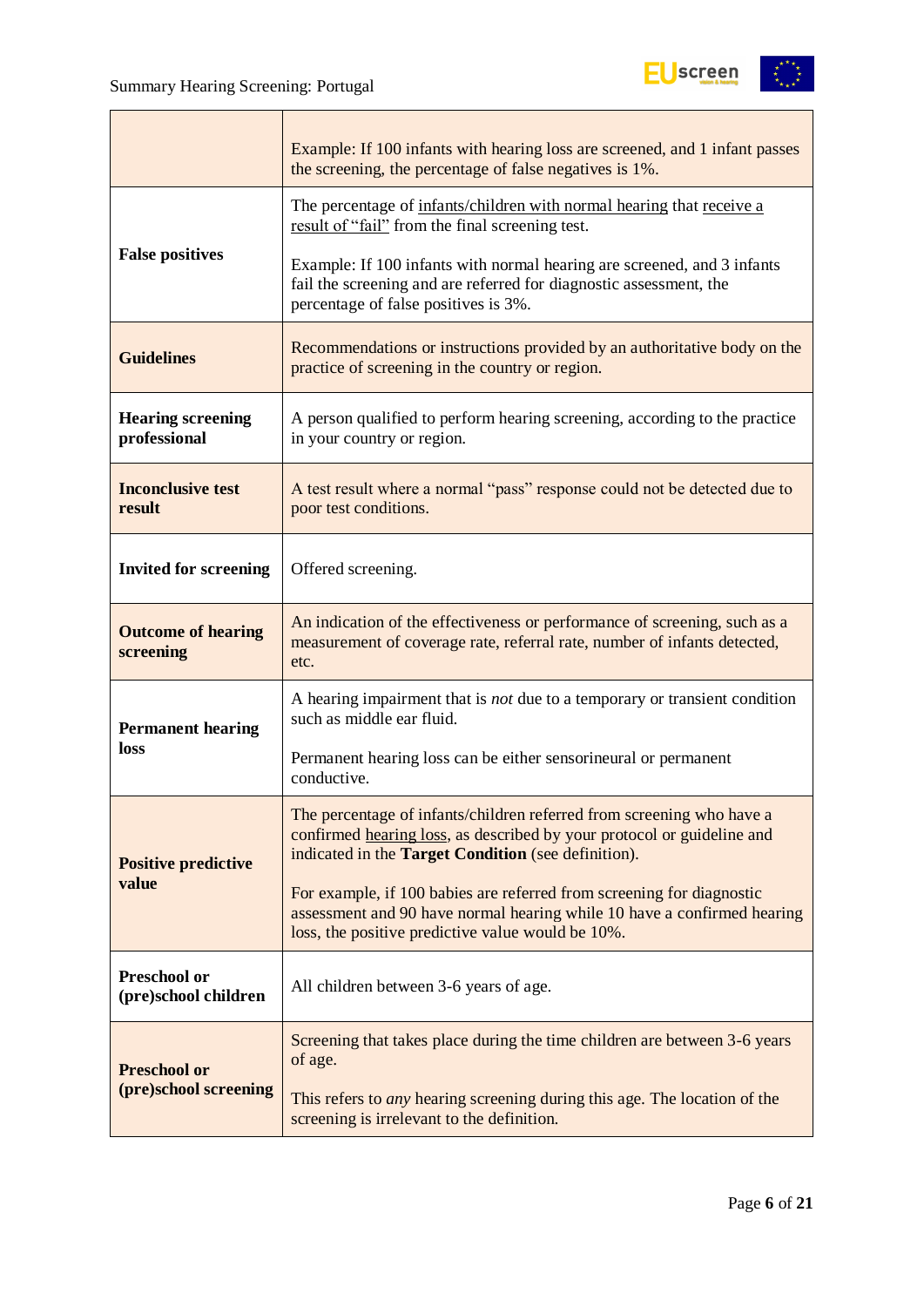

| <b>Prevalence</b>           | The number or percentage of individuals with a specific disease or<br>condition. Prevalence can either be expressed as a percentage, proportion,<br>or as the value per 1000 individuals within the same demographic.                                                                                                                                                                                                          |
|-----------------------------|--------------------------------------------------------------------------------------------------------------------------------------------------------------------------------------------------------------------------------------------------------------------------------------------------------------------------------------------------------------------------------------------------------------------------------|
| <b>Programme</b>            | An organized system for screening, which could be based nationally,<br>regionally or locally.                                                                                                                                                                                                                                                                                                                                  |
| <b>Protocol</b>             | Documented procedure or sequence for screening, which could include<br>which tests are performed, when tests are performed, procedures for<br>passing and referring, and so forth.                                                                                                                                                                                                                                             |
| <b>Quality assurance</b>    | A method for checking and ensuring that screening is functioning<br>adequately and meeting set goals and benchmarks.                                                                                                                                                                                                                                                                                                           |
| Referral criteria           | A pre-determined cut-off boundary for when an infant/child should be re-<br>tested or seen for a diagnostic assessment.                                                                                                                                                                                                                                                                                                        |
|                             | For example, referral criteria may be "no response" at 35 dB nHL.                                                                                                                                                                                                                                                                                                                                                              |
| <b>Risk babies / Babies</b> | All infants that are considered to be at-risk or have risk-factors for hearing<br>loss according to the screening programme.                                                                                                                                                                                                                                                                                                   |
| at-risk                     | Two common risk factors are admission to the neonatal-intensive care unit<br>(NICU) or born prematurely. However, other risk factors for hearing loss<br>may also be indicated in the screening programme.                                                                                                                                                                                                                     |
|                             | The percentage of infants/children with hearing loss that are identified via<br>the screening program.                                                                                                                                                                                                                                                                                                                         |
| <b>Sensitivity</b>          | For example, if 100 babies with hearing loss are tested, and 98 of these<br>babies are referred for diagnostic assessment while 2 pass the screening,<br>the sensitivity is 98%.                                                                                                                                                                                                                                               |
|                             | The percentage of infants/children with normal hearing that pass the<br>screening.                                                                                                                                                                                                                                                                                                                                             |
| <b>Specificity</b>          | For example, if 100 babies with normal hearing are tested, and 10 of these<br>babies are referred for diagnostic assessment and 90 pass the screening, the<br>specificity is 90%.                                                                                                                                                                                                                                              |
| <b>Target condition</b>     | The hearing loss condition you are aiming to detect via your screening<br>programme. This includes:<br>The laterality of the condition, whether the program aims to detect<br>both unilateral and bilateral hearing loss or just bilateral hearing<br>loss.<br>The severity of the condition, whether the program aims to detect<br>$\bullet$<br>hearing $loss \ge 30$ dB HL, $\ge 35$ dB HL, $\ge 40$ dB HL or $\ge 45$ dB HL |
| <b>Well, healthy babies</b> | Infants who are <i>not</i> admitted into the NICU or born prematurely.<br>Well, healthy babies may or may not have additional risk factors for<br>hearing loss, according to the procedures indicated in the specific<br>screening programme.                                                                                                                                                                                  |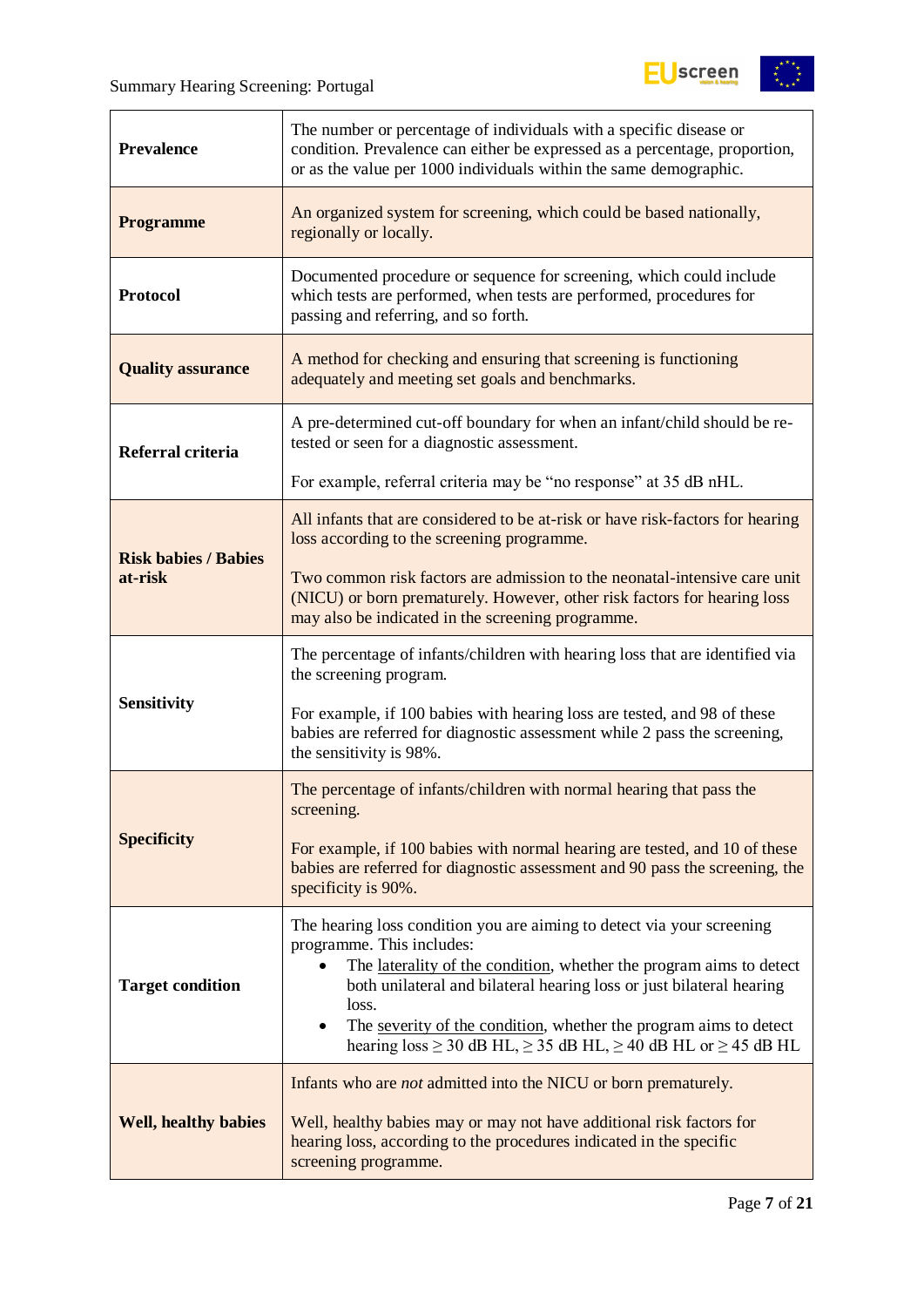

### <span id="page-7-0"></span>**2. Abbreviations**

- ABR auditory brainstem response
- aABR automatic auditory brainstem response
- ANSD auditory neuropathy spectrum disorder
- ASSR auditory steady-state response
- CI cochlear implant
- CMV cytomegalovirus
- dB HL decibel hearing level
- dB nHL decibel normalized hearing level
- dB SNR decibel signal-to-noise ratio
- DPOAE distortion product otoacoustic emissions
- HA hearing aid
- NICU neonatal intensive care unit
- OAE otoacoustic emissions
- TEOAE transient-evoked otoacoustic emissions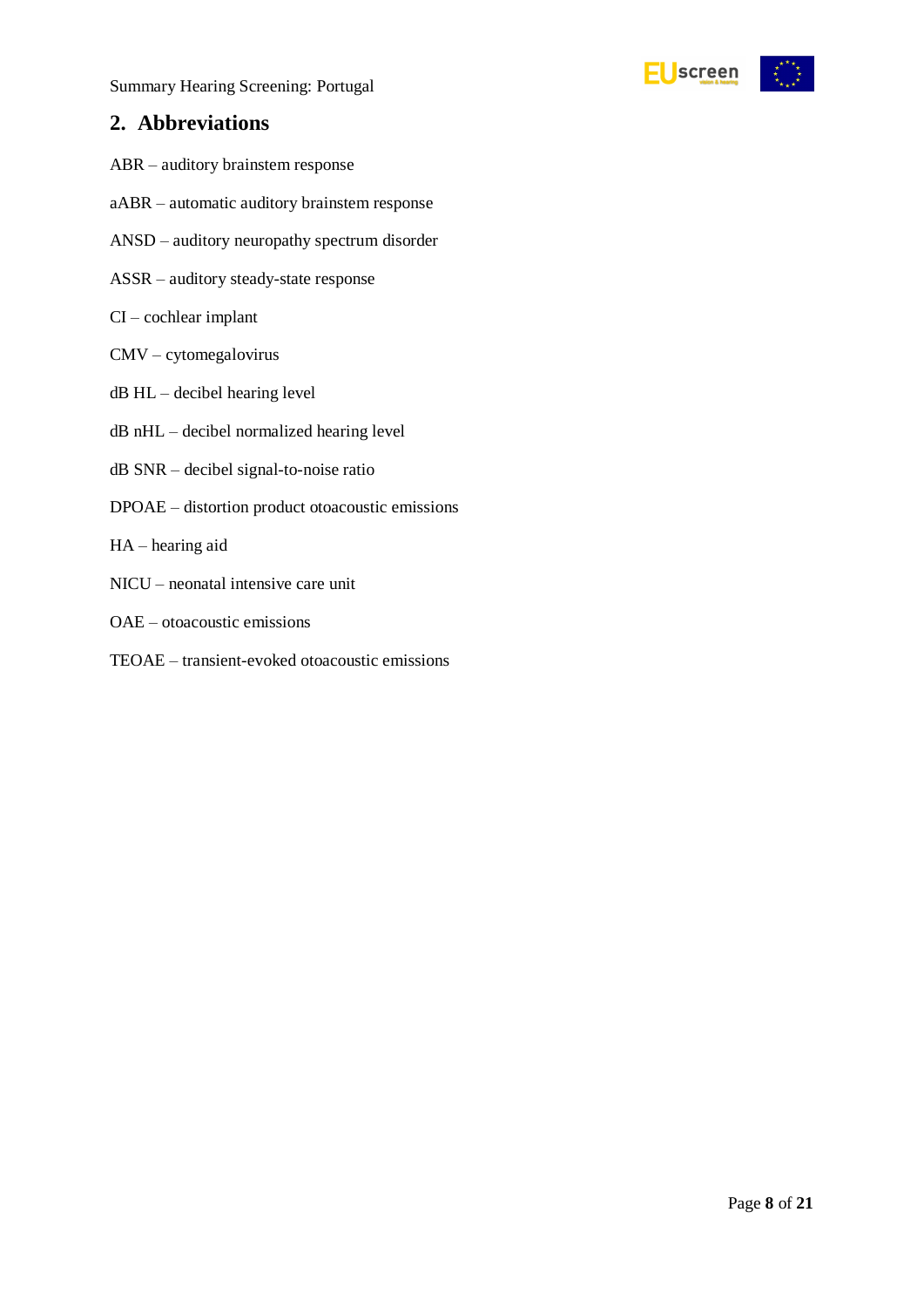

### <span id="page-8-0"></span>**3. Background**

In Portugal, hearing screening is performed nationally and organized regionally. The following report contains information with regards to childhood hearing screening in the entire country of Portugal with specific data presented for the Lisbon region.

### <span id="page-8-1"></span>**3.1. General**

Portugal has a total area of 92 212 km<sup>2</sup> with a population of 10 562 178 in 2011 (Instituto Nacional de Estatística – Portugal (Statistics Portugal), 2018).

In Portugal, all births are registered to the Direção-Geral da Saúde (Department of Public Health). The number of live births in Portugal in 2017 was 86 154 (Instituto Nacional de Estatística – Portugal (Statistics Portugal), 2018).

The World Bank income classification categorizes Portugal as a high-income country (The World Bank, 2018). The gross domestic product (GDP) in 2016 was  $\epsilon$ 18 060 per capita in Portugal (Instituto Nacional de Estatística – Portugal (Statistics Portugal), 2018).

From the World Health Organization (WHO) Global Health Expenditure Database, health expenditure for Portugal in 2015 was 1722 USD or €1514 per capita (World Health Organization (WHO), 2018).

An infant mortality rate of 2.9 per 1000 is reported for Portugal in 2015 (United Nations Statistics Division, 2016). Similarly, Statistics Portugal reports an infant mortality rate of 2.7 per 1000 for 2017 (Instituto Nacional de Estatística – Portugal (Statistics Portugal), 2018).

### <span id="page-8-2"></span>**3.2. Neonatal hearing screening**

In Portugal, neonatal hearing screening is conducted universally, with all babies in the country having access to hearing screening, though participation is not obligatory for parents. Screening is available in all regions in Portugal, at all maternity hospitals, including private and state-owned hospitals, mainland and Atlantic islands. Hearing screening for well babies started in Portugal is 2001 and was fully implemented across the country by 2008. For at-risk infants, hearing screening was available in only a few maternity hospitals in 1998, and also became fully implemented across the country by 2008. Neonatal hearing screening is funded by parents, health insurance and the state, though it is not embedded in the Preventive Child Health Care screening system. Neonatal hearing screening is organized by central or regional Health Ministries for maternity hospitals under the National Health Authority and independently for private hospitals.

National guidelines are available as is a screening protocol used across the country. Across Portugal, the same protocol is followed for performing hearing screening.

### <span id="page-8-3"></span>**3.3. Preschool hearing screening**

There is no preschool hearing screening programme in Portugal.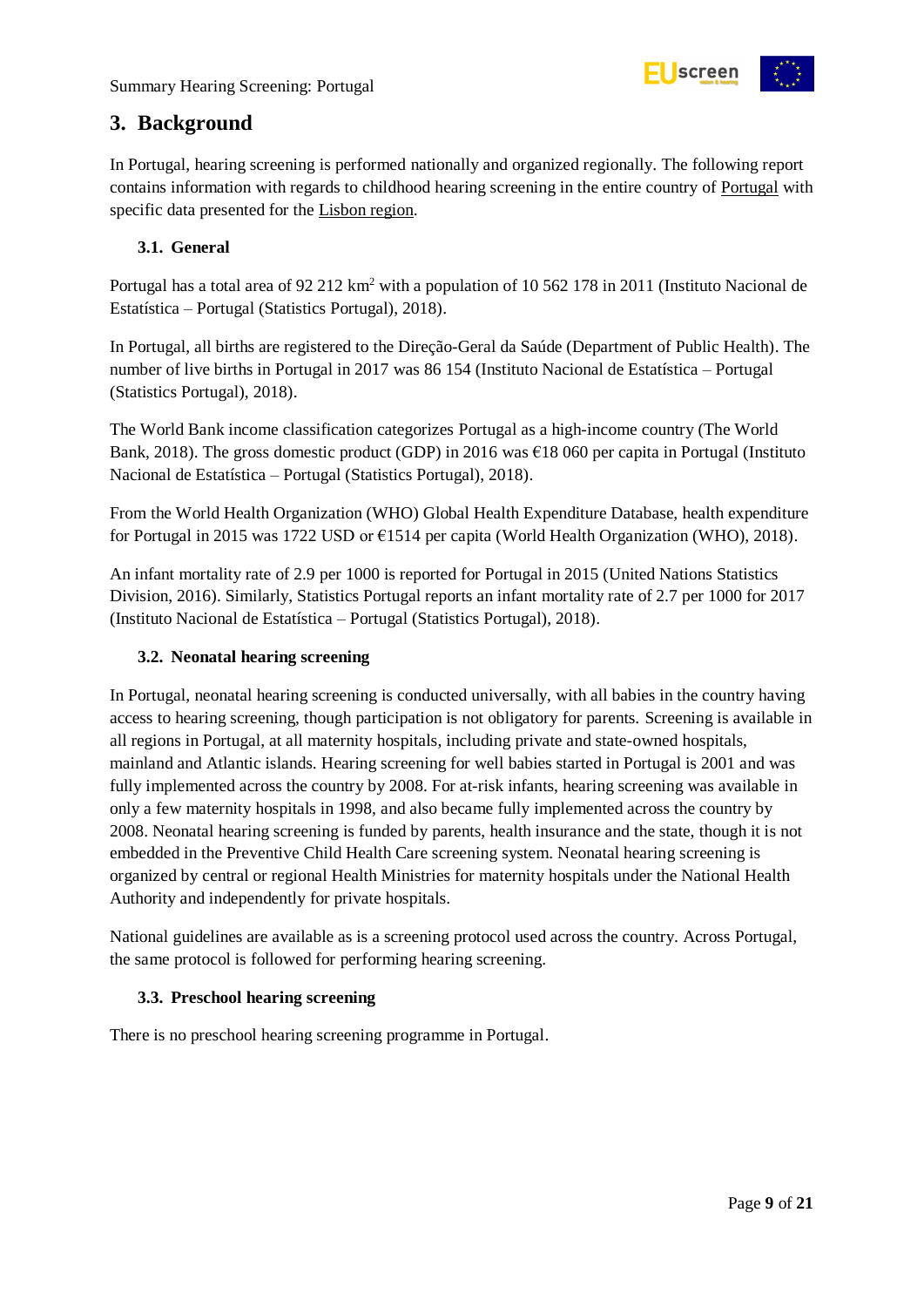

### <span id="page-9-0"></span>**4. Guidelines & Quality Control**

There are national guidelines for hearing screening in Portugal.

The national guidelines (DGS Standard) came into effect in 2015. Prior to then, local committees were responsible implementing and organizing neonatal hearing screening in individual hospitals. The content of the general hearing screening programme in 2015 was decided on by the National Health Authority and the Public Health Organization (DGS) in consultation with an advisory board of ENTs (Direção-Geral da Saúde (DGS), 2015). The guidelines were last revised in 2016, and funding for revisions is provided by the government.

Quality assurance of hearing screening programmes is theoretically imposed by the government in the form of clinical audits, as stipulated in the Standard (Direção-Geral da Saúde (DGS), 2015); however, these audits have not yet occurred. At the current time, data are only collected on a local or regional level voluntarily. Annual reports are not yet available.

There have been studies on hearing screening programmes in Portugal, where data is collected locally and presented at national meetings. There has not been research performed measuring the effectiveness of neonatal hearing screening in Portugal.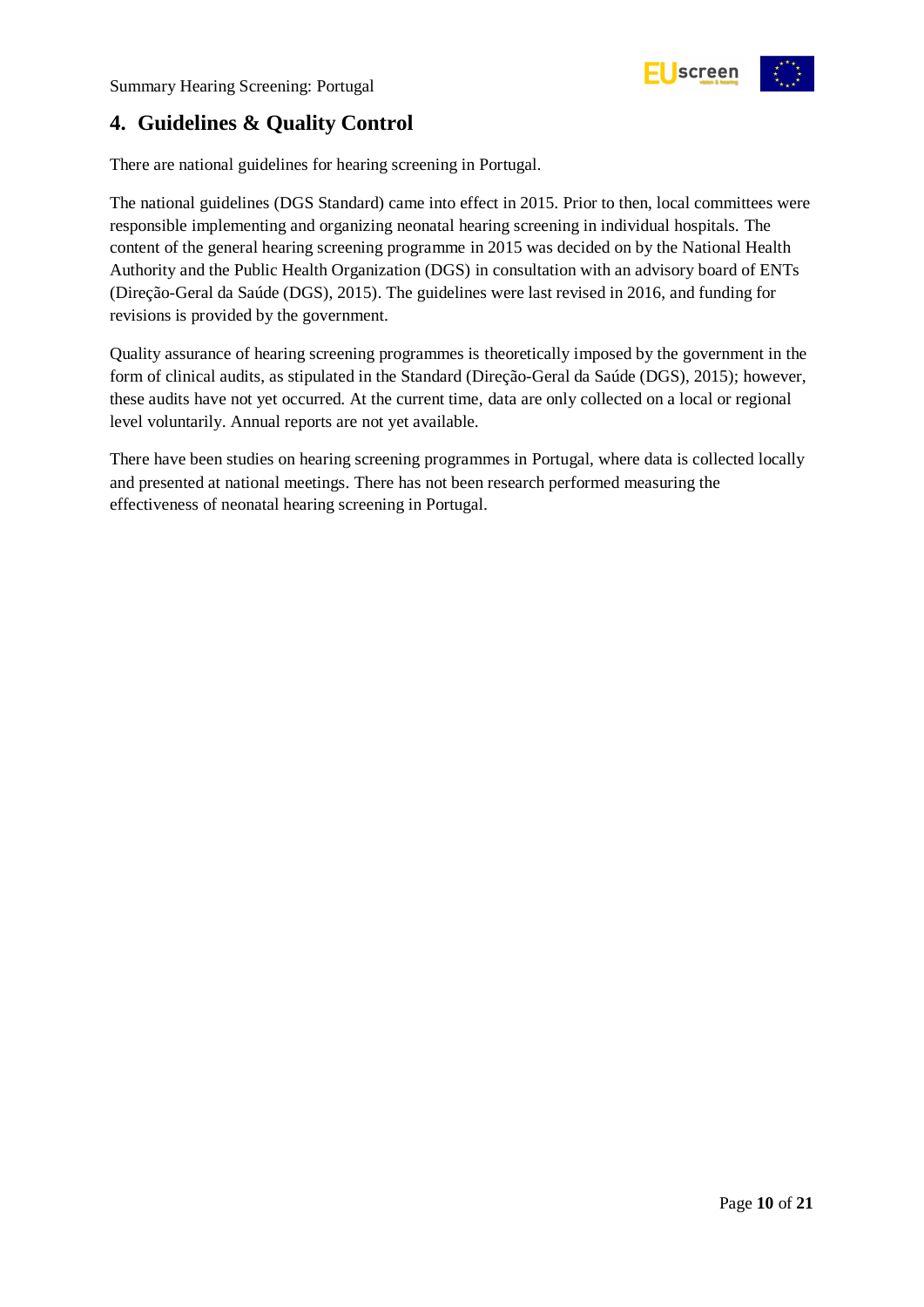

### <span id="page-10-0"></span>**5. Process: Screening, Diagnosis, Intervention**

### <span id="page-10-1"></span>**5.1. Neonatal hearing screening**

Well-babies and at-risk babies are screened in the hospital, private clinic, NICU or pediatric clinic after discharge from the NICU. The percentage of infants born in a maternity hospital in Portugal was 99.3% in 2016, where the average length of stay is estimated to be 3 days. Parents/caregivers of well and at-risk babies are invited to participate in neonatal hearing screening directly in the maternity hospital by maternity ward staff and hospital audiologists.

Neonatal hearing screening for well and at-risk babies should be completed before 1 month of age.

At-risk babies are those that have at least one of the risk factors listed in the guidelines (Direção-Geral da Saúde (DGS), 2015). These include the following: viral infections (cytomegalovirus, herpes, rubella, or toxoplasmosis), NICU admission lasting more than 48 hours, prematurity, APGAR index less than 5, birth weight less than 1500 grams, hypoxia or hyperbilirubinemia, neonatal infections, family history of hearing loss, malformation or syndrome associated with hearing loss, craniofacial abnormalities, postnatal infection (specifically, bacterial meningitis), later syndromes associated with hearing loss, traumatic brain injury, or exposure to ototoxic drugs.

Data on the prevalence of CMV or meningitis is not available in Portugal.

The target condition for screening for well and at-risk babies is a bilateral hearing loss of 40 dB HL or worse.

#### <span id="page-10-2"></span>**5.2. Neonatal diagnostic assessment**

The diagnostic assessment after neonatal hearing screening referral should be completed by 3 months of age or 3 months corrected age for both well and at-risk infants.

### <span id="page-10-3"></span>**5.3. Preschool hearing screening**

Not applicable.

#### <span id="page-10-4"></span>**5.4. Intervention approach**

In Portugal, treatment options available include grommets, hearing aids, bone conductive devices, and cochlear implants. Infants are fitted with hearing aids from less than 6 months of age or older, and are fitted cochlear implants from 6 months of age or older.

The fitting criteria in Portugal for a hearing aid is a bilateral hearing loss of at least 40 dB HL.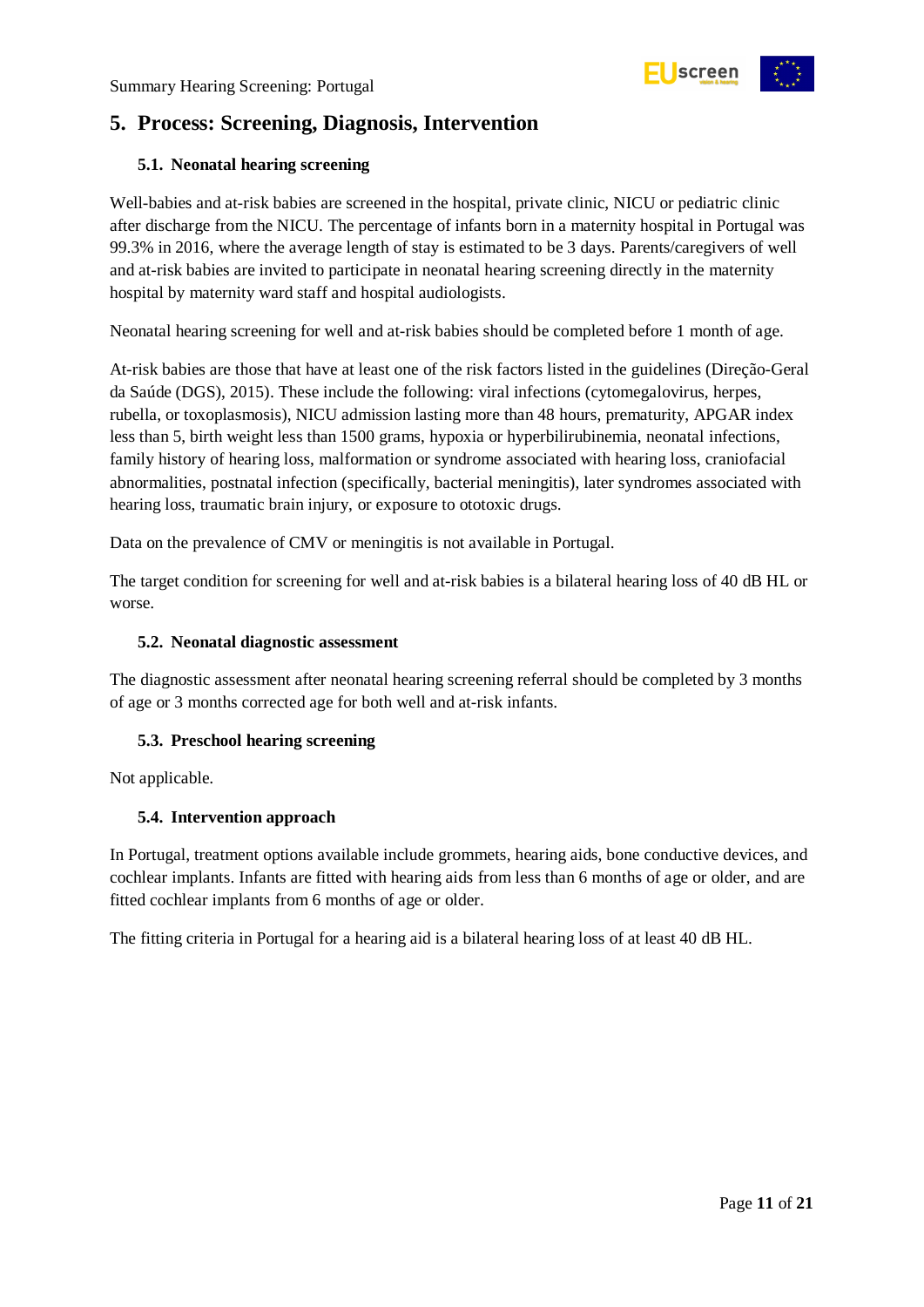

### <span id="page-11-0"></span>**6. Protocols**

Hearing screening protocols are described for neonatal hearing screening (well and at-risk) as well as for preschool hearing screening when applicable.

- The Test performed is the screening technique used
- The Age of the child is indicated in hours, days, months or years
- Referral criteria may be the lack of an OAE response at specified frequencies, a responsewaveform repeatability constant, the absence of an aABR response at a specified intensity, or an absent behavioural response at a specified intensity. Referral criteria may be defined within a protocol or limited based on the device used.
- The Device is the screening device used.
- Unilateral Referrals indicates whether children are referred if only one ear fails screening.
- The Location is where the screening takes place

### <span id="page-11-1"></span>**6.1. Neonatal hearing screening (well)**

The process for neonatal hearing screening for well babies is described in Table 1. A 2-step protocol is in effect, whereby the first test may either be an OAE or aABR performed in the maternity hospital before discharge. Only one aABR fail is sufficient to warrant referral to the ENT department for evaluation. If the infant fails the OAE, a rescreening occurs as soon as possible after discharge (around week 2). The rescreening test may be an OAE or aABR. A subsequent fail at rescreening would warrant a referral to the ENT department for a diagnostic assessment.

The 3rd stage (if only OAE are used in the 1st and 2nd stages) is the diagnostic/audiologic assessment stage. They all have the same protocol.

According to a 2013 master's thesis analyzing the status of neonatal hearing screening across Portugal, the bulk of institutions surveyed (26 out of 32) indicated that they used OAE for both steps of screening. Five institutions used a combined OAE and aABR screening for both steps 1 and 2 (Canas, 2013).

The second step of screening occurs between 2 and 4 weeks after initial screening, varying by institution (Canas, 2013).

|             |               | <b>Referral</b>                      |               | <b>Unilateral</b> |                    |
|-------------|---------------|--------------------------------------|---------------|-------------------|--------------------|
| <b>Test</b> | Age           | criteria                             | <b>Device</b> | Referrals?        | Location           |
| OAE1/aABR   | $24-72$ hours | Predefined criteria<br>$'$ 35 dB nHL |               | Yes               | Maternity hospital |
| OAE2/aABR   | $>10$ days    | Predefined criteria<br>$35$ dB nHL   |               | Yes               | Maternity hospital |

<span id="page-11-3"></span>**Table 1**: Process for neonatal hearing screening for well, healthy infants in Portugal.

### <span id="page-11-2"></span>**6.2. Neonatal hearing screening (at-risk)**

The screening process for all at-risk infants is described in Table 2. A one-step process is in effect where aABR is performed as soon as possible after 36 weeks gestational age or before discharge from the NICU.

Although not expressed in the guidelines, it is recommended that at-risk babies are also screened with OAE in addition to aABR during this initial step. At-risk infants that pass neonatal hearing screening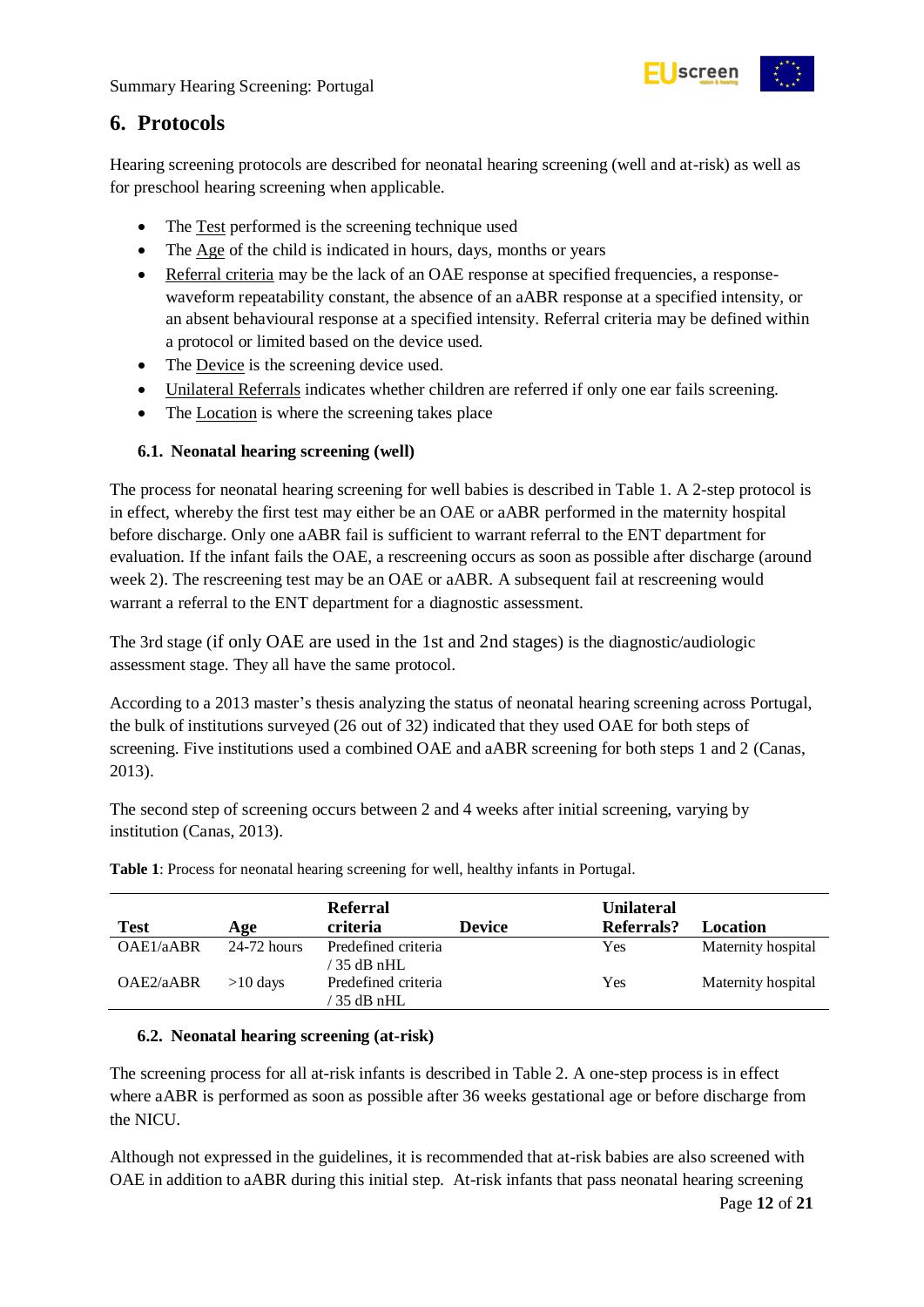

may be followed-up and rescreened every 6 months until 2 years of age. Follow-up screening on a biannual basis is typically performed with aABR. Children are only referred to ENT and audiologic assessment if they fail the screening; however, an ENT consultation may also be performed if requested by parents or when a medical prescription is required by the insurance company.

<span id="page-12-1"></span>**Table 2**: Process for neonatal hearing screening at-risk infants in Portugal.

| Test                      | Age         | <b>Referral</b><br>criteria | Unilateral<br>Referrals? | Location |
|---------------------------|-------------|-----------------------------|--------------------------|----------|
| $aABR (+OAE$ recommended) | 24-72 hours | 35 dB nHL                   | Yes                      | NICU     |

### <span id="page-12-0"></span>**6.3. Preschool hearing screening**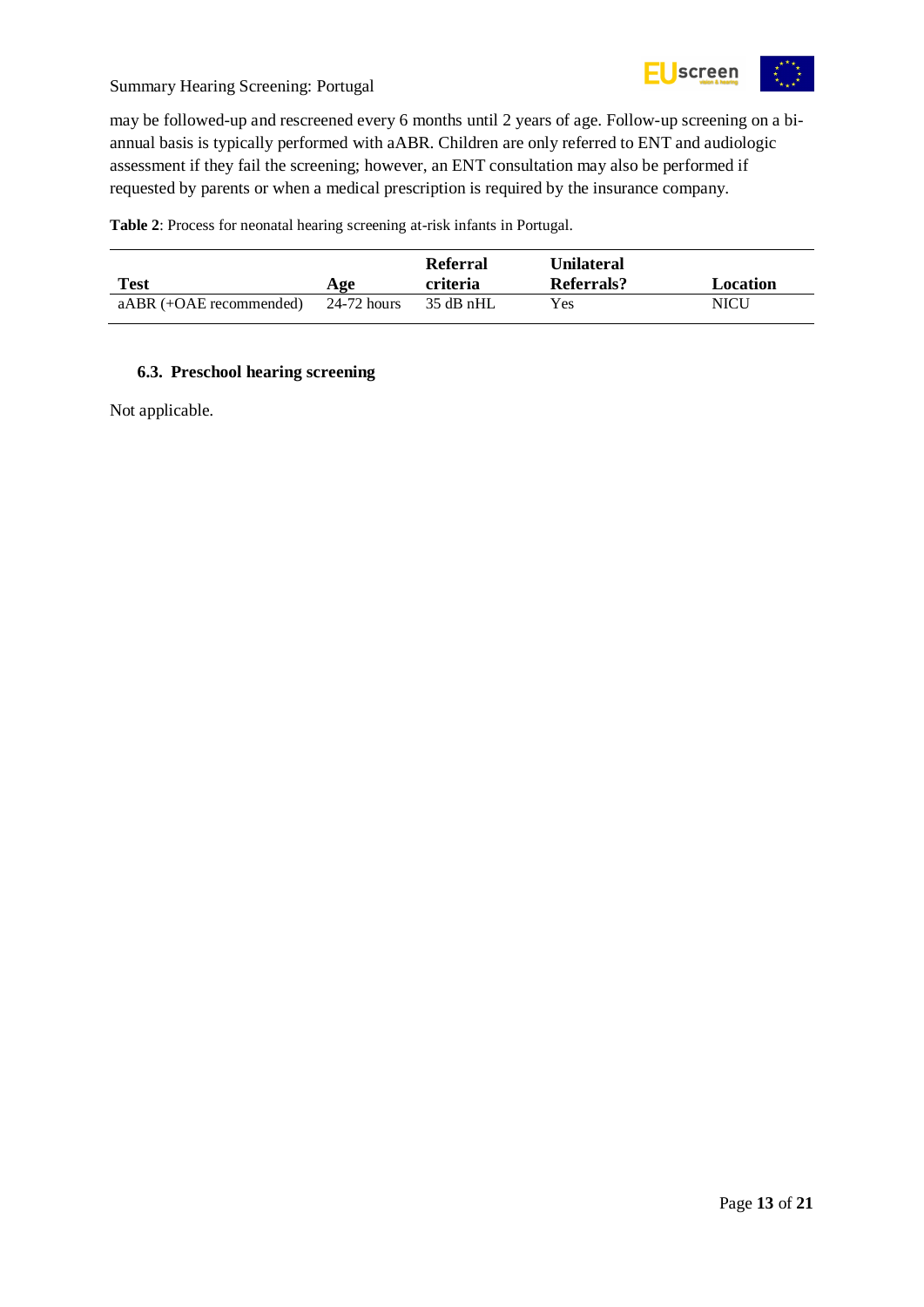

### <span id="page-13-0"></span>**7. Professionals**

### <span id="page-13-1"></span>**7.1. Neonatal hearing screening (well)**

Neonatal hearing screening is typically performed by audiologists and nurses. Some pediatricians perform screening (Canas, 2013).

For audiologists, nurses and pediatricians involved in hearing screening, there is a 1-week formal training programme; however, it is not certified or accredited. Furthermore, training is not updated or revalidated.

### <span id="page-13-2"></span>**7.2. Neonatal hearing screening (at-risk)**

Screening for at-risk infants is also performed by audiologists and nurses. See 5.1 for training details.

#### <span id="page-13-3"></span>**7.3. Preschool hearing screening**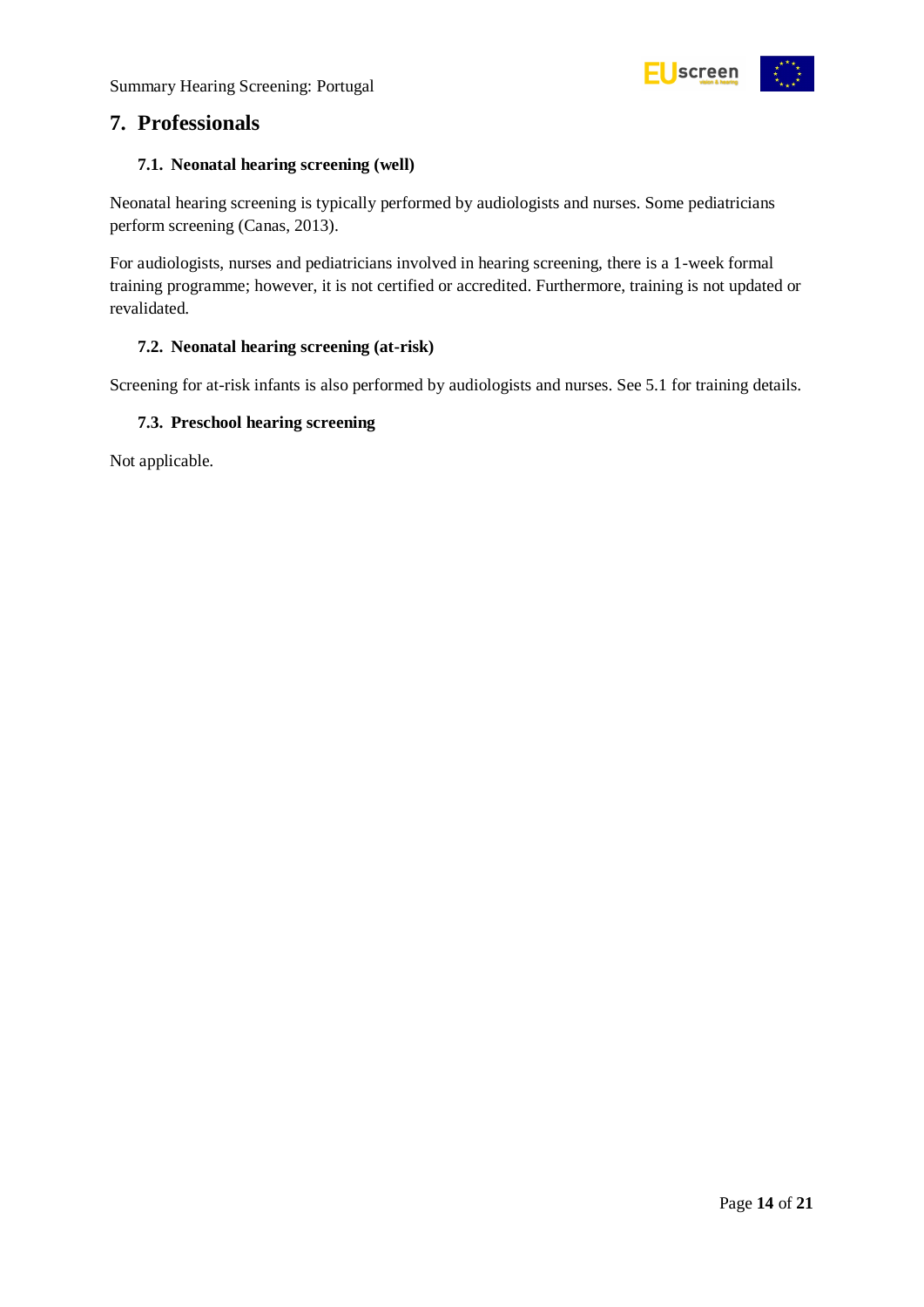

### <span id="page-14-0"></span>**8. Results: Neonatal Hearing Screening**

### <span id="page-14-1"></span>**8.1. Coverage and attendance rates**

Outcome data of the screening programme presented here are derived from data collected from maternity wards across the Lisbon region in 2014 (Monteiro, Lisbon questionnaire data (unpublished), 2014). Coverage rate is defined according to the published standard as the number of infants screened out of the number of infants born each year (Direção-Geral da Saúde (DGS), 2015).

In 2014, the coverage rate in Lisbon region was 92.75%, which includes both well infants and at-risk infants (Monteiro, 2014). The number of infants that missed being *offered* screening is not specified, and therefore, attendance rate is not indicated.

A 2013 master's thesis indicates that the majority of institutions (43%) surveyed report 1% of infants drop-out between steps 1 and 2 of hearing screening.

#### <span id="page-14-2"></span>**8.2. Referral rates**

The referral rates for neonatal hearing screening in Lisbon region are presented below in Table 3 for well infants and at-risk infants combined.

<span id="page-14-7"></span>**Table 3:** Referral rates for neonatal hearing screening (all babies) in Lisbon region, Portugal (Monteiro, 2014)

| <b>Test</b>                                            | <b>Referral Rate</b> |  |  |
|--------------------------------------------------------|----------------------|--|--|
| OAE1/OAE+aABR                                          | 12.1%                |  |  |
| OAE2                                                   | Data unavailable     |  |  |
| Pass rates assume a 100% attendance rate at each step. |                      |  |  |

The final referral rate for well, healthy babies to a diagnostic assessment was 2.4% in the Lisbon region in 2014 (Monteiro, 2014). Data are unavailable regarding the referral rate to a diagnostic assessment for at-risk babies.

#### <span id="page-14-3"></span>**8.3. Diagnostic assessment attendance**

Data are unavailable in Portugal or Lisbon region regarding the compliance to diagnostic assessment.

#### <span id="page-14-4"></span>**8.4. Prevalence / Diagnosis**

Data are unavailable regarding the prevalence of neonatal hearing loss in Portugal or Lisbon region. Data are unavailable regarding the prevalence of auditory neuropathy in Portugal or Lisbon region.

#### <span id="page-14-5"></span>**8.5. Treatment success**

It is unknown how many children per year are fitted with hearing aids each year; however, it was estimated that 139 children were fitted with cochlear implants in 2016 (Monteiro, Personal presentation, 2017). It is not specified how many children were fitted after neonatal hearing screening or due to post-natal acquired hearing loss.

#### <span id="page-14-6"></span>**8.6. Screening evaluation**

Actual data on the sensitivity or specificity of neonatal hearing screening are not available. However, it was indicated that there is around one infant per year diagnosed with hearing impairment who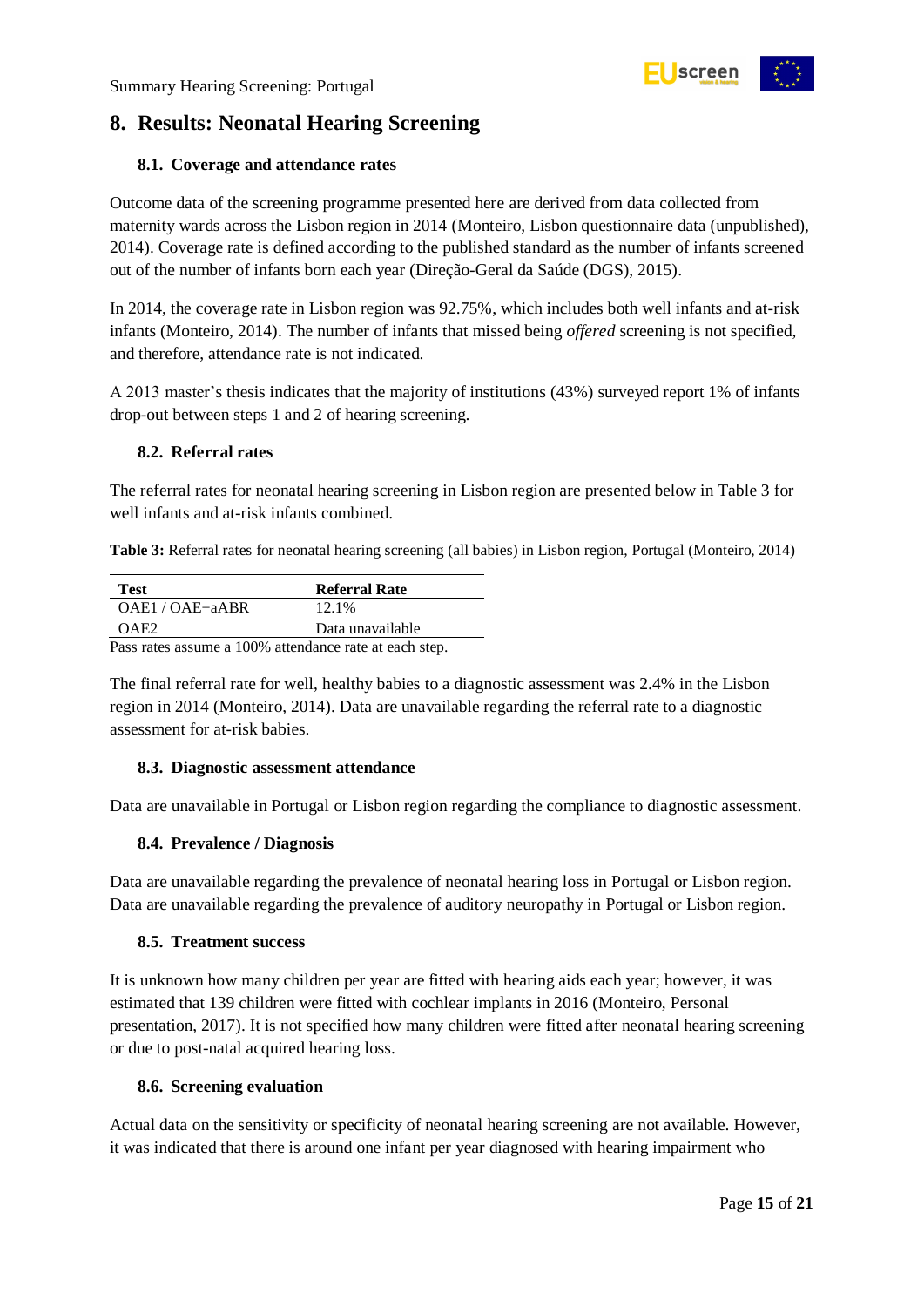

passed neonatal hearing screening. In addition, the specificity of the first-step of hearing screening was estimated to be 86.7% (Monteiro, 2014).

A positive predictive value of a referral to diagnostic assessment was calculated to be 9.6% (i.e., out of the 581 babies referred to a diagnostic assessment in 2014, 525 had normal hearing; Monteiro, 2014).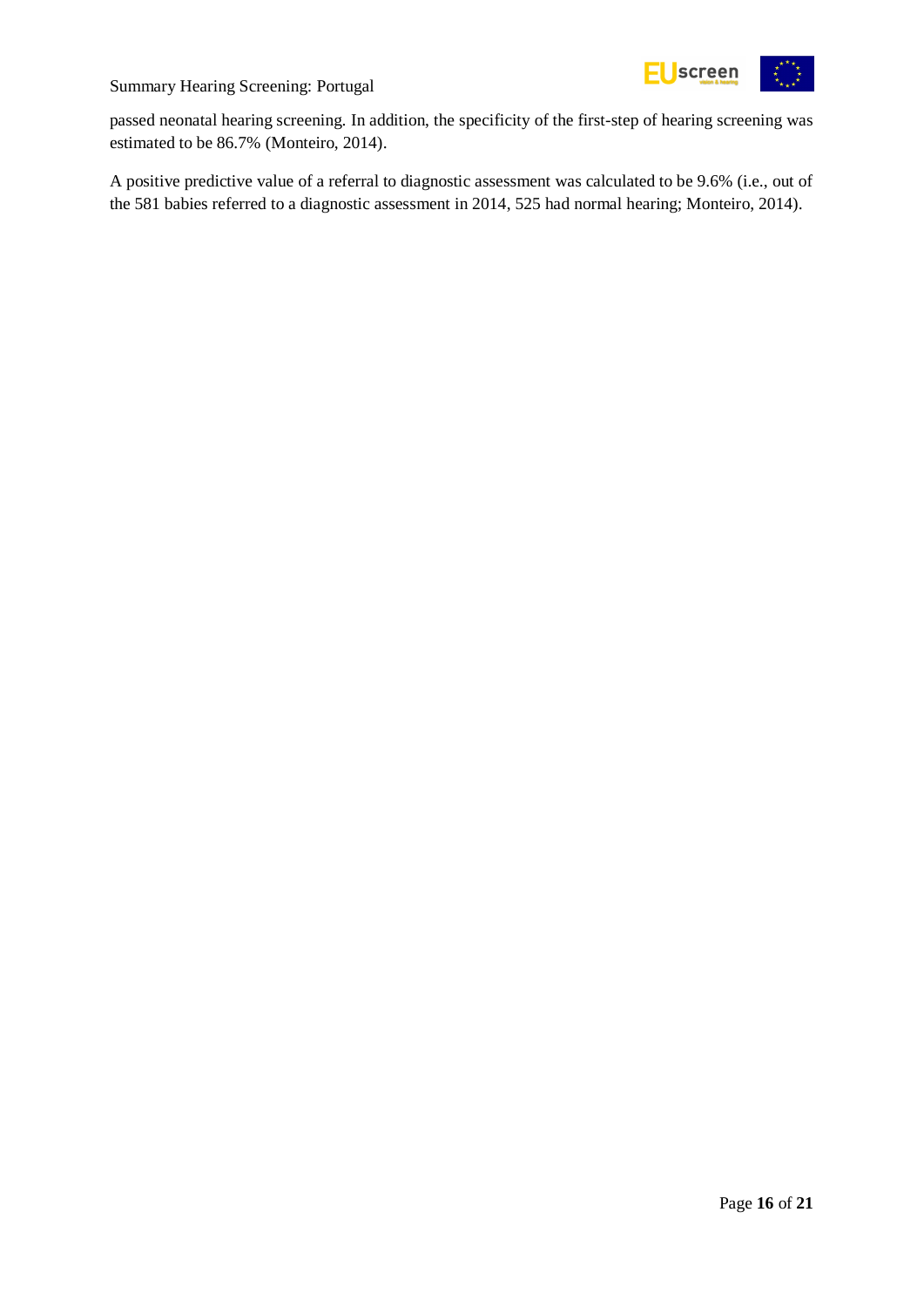

### <span id="page-16-0"></span>**9. Results: Preschool Hearing Screening**

### <span id="page-16-1"></span>**9.1. Coverage and attendance rates**

Not applicable.

#### <span id="page-16-2"></span>**9.2. Referral rates**

Not applicable.

### <span id="page-16-3"></span>**9.3. Diagnostic assessment attendance**

Not applicable.

#### <span id="page-16-4"></span>**9.4. Screening evaluation**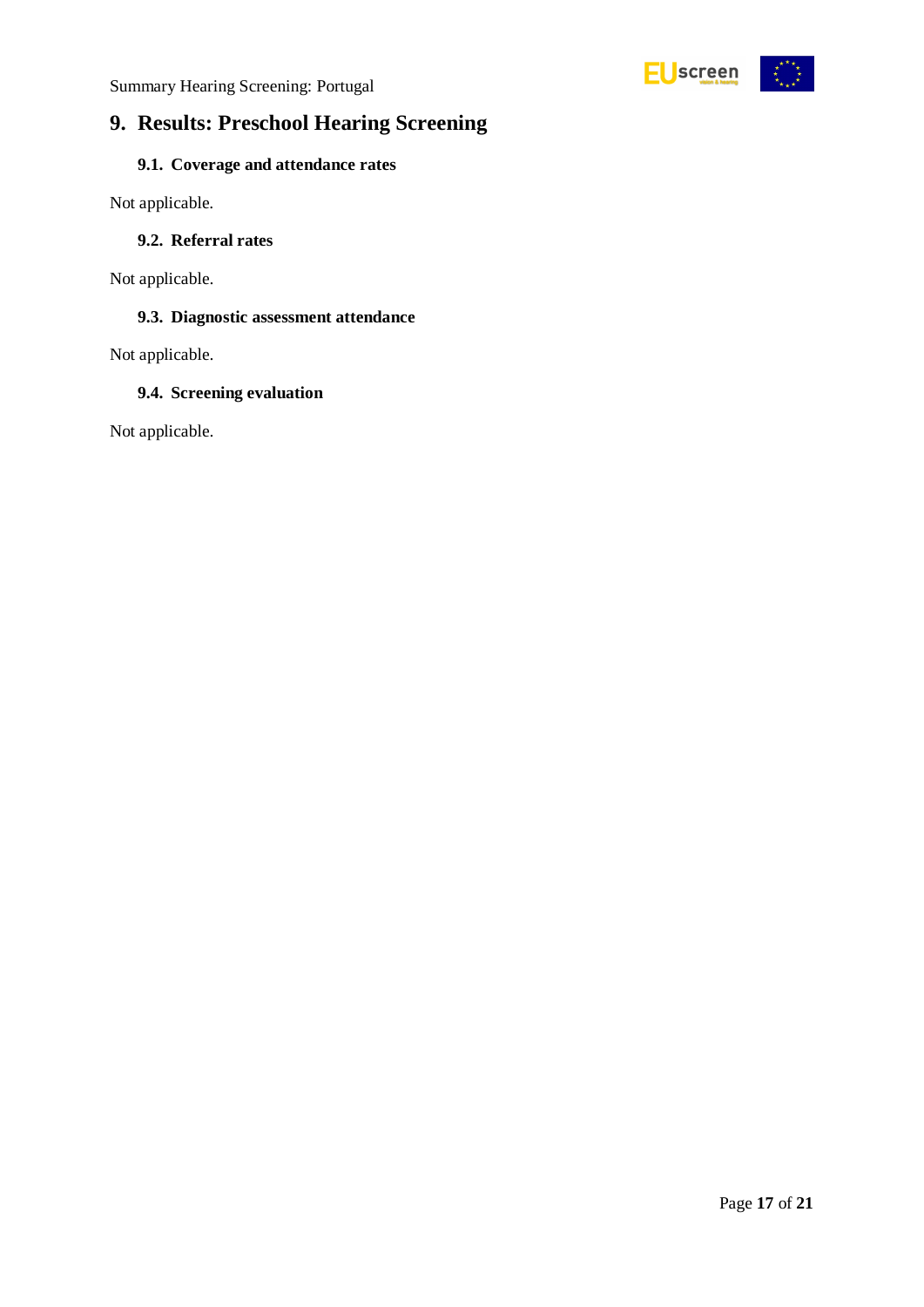

### <span id="page-17-0"></span>**10. Costs: Neonatal Hearing Screening**

Financing of neonatal hearing screening in Portugal is organized by the National Health Service, or by parents for private hospitals. Screening is free of charge for parents in the public health domain. There is no financial reward when parents attend hearing screening, nor a penalty for those who do not attend hearing screening.

A cost-effectiveness analysis of neonatal hearing screening in Portugal has not been completed.

### <span id="page-17-1"></span>**10.1. Screening costs**

Data are unavailable regarding the total cost of hearing screening in Portugal nor are data available regarding the cost per infant screened.

### <span id="page-17-2"></span>**10.2. Equipment costs**

The cost an OAE/aABR screening device is approximately  $\epsilon$ 10 000 but depends on the manufacturer. Maintenance costs and the cost for disposables are unknown. There is no fixed time in which devices should be replaced; they are typically replaced only when they are no longer functional.

### <span id="page-17-3"></span>**10.3. Staff costs**

Data are unavailable regarding the number of hearing screening professionals in Portugal.

The average annual salary for a screening professional is roughly estimated to be  $\epsilon$ 15 000 or  $\epsilon$ 7 per hour. Data are unavailable regarding the cost for training hearing screening professionals.

### <span id="page-17-4"></span>**10.4. Diagnostic costs**

The total cost of diagnostic confirmation is not indicated.

### <span id="page-17-5"></span>**10.5. Amplification costs**

In the Portugal, all children with hearing loss are treated, except for children of deaf parents who refuse hearing aids or cochlear implant for their children.

Treatment costs for the first year of hearing aid intervention is roughly estimated to be  $\epsilon$ 2000 to €4000. Hearing aid fitting is generally an outsourcing service and not performed in the hospitals. Most parents pay for hearing aids out of pocket. The neonatal hearing screening programme only funds hearing aids if the family income is equal or below a minimum salary criterion. Infants also typically wait a long time to be fitted if the family applies to free hearing aids. In these cases, hospitals usually have a small "bank" of used hearing aids that are fitted provisionally until children are fitted with their own hearing aid.

For cochlear implants, device costs range from  $\epsilon$ 16 400 plus 6% VAT in public hospitals and  $\epsilon$ 25 000 plus 6% VAT in private hospitals. It is estimated that 3 ENT consultations occur per year, plus speech therapy sessions twice per week, though costs vary. The process for cochlear implant fitting is faster than for hearing aids. There is no waiting list and cochlear implants are funded under the neonatal hearing screening programme, including all cost except for replacement parts.

### <span id="page-17-6"></span>**10.6. Social costs**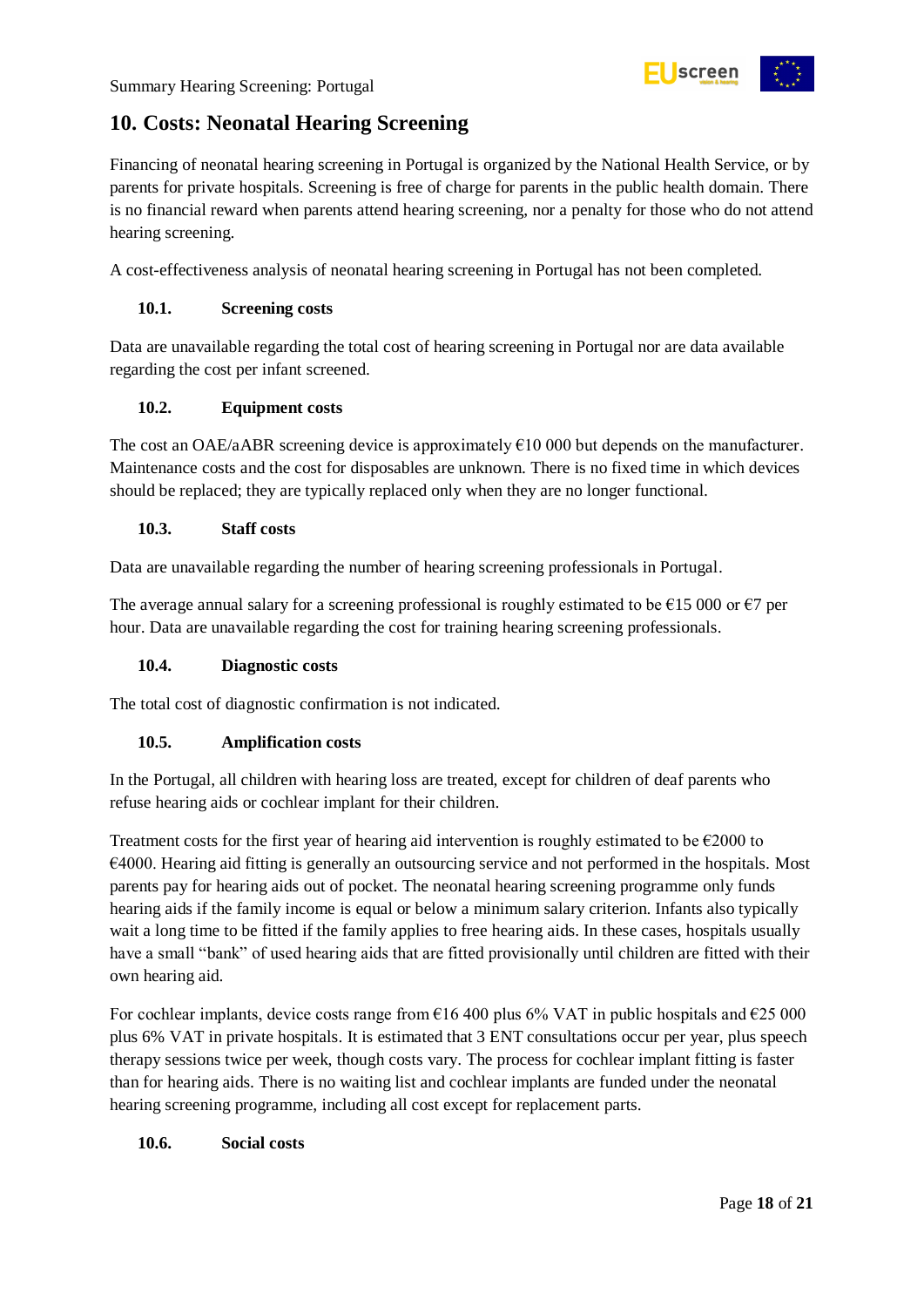

Data are unavailable regarding special schools for deaf and hard-of-hearing students. In mainstream schools, extra support is provided to children in the form of support teachers and speech therapists. All costs for mainstream or special education schools are unknown.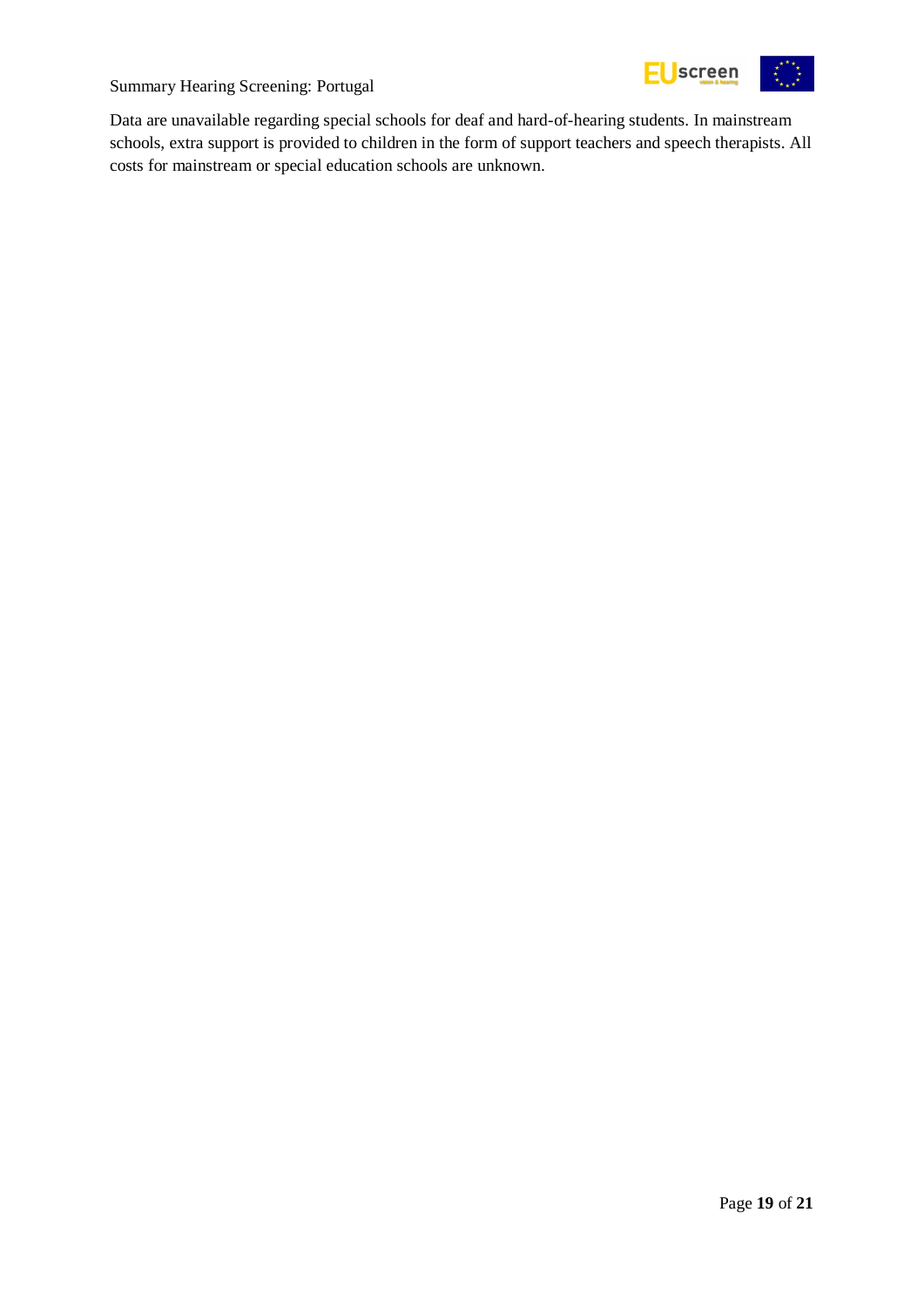

## <span id="page-19-0"></span>**11. Costs: Preschool Hearing Screening**

### <span id="page-19-1"></span>**11.1. Screening costs**

Not applicable.

### <span id="page-19-2"></span>**11.2. Equipment costs**

Not applicable.

<span id="page-19-3"></span>**11.3. Staff costs**